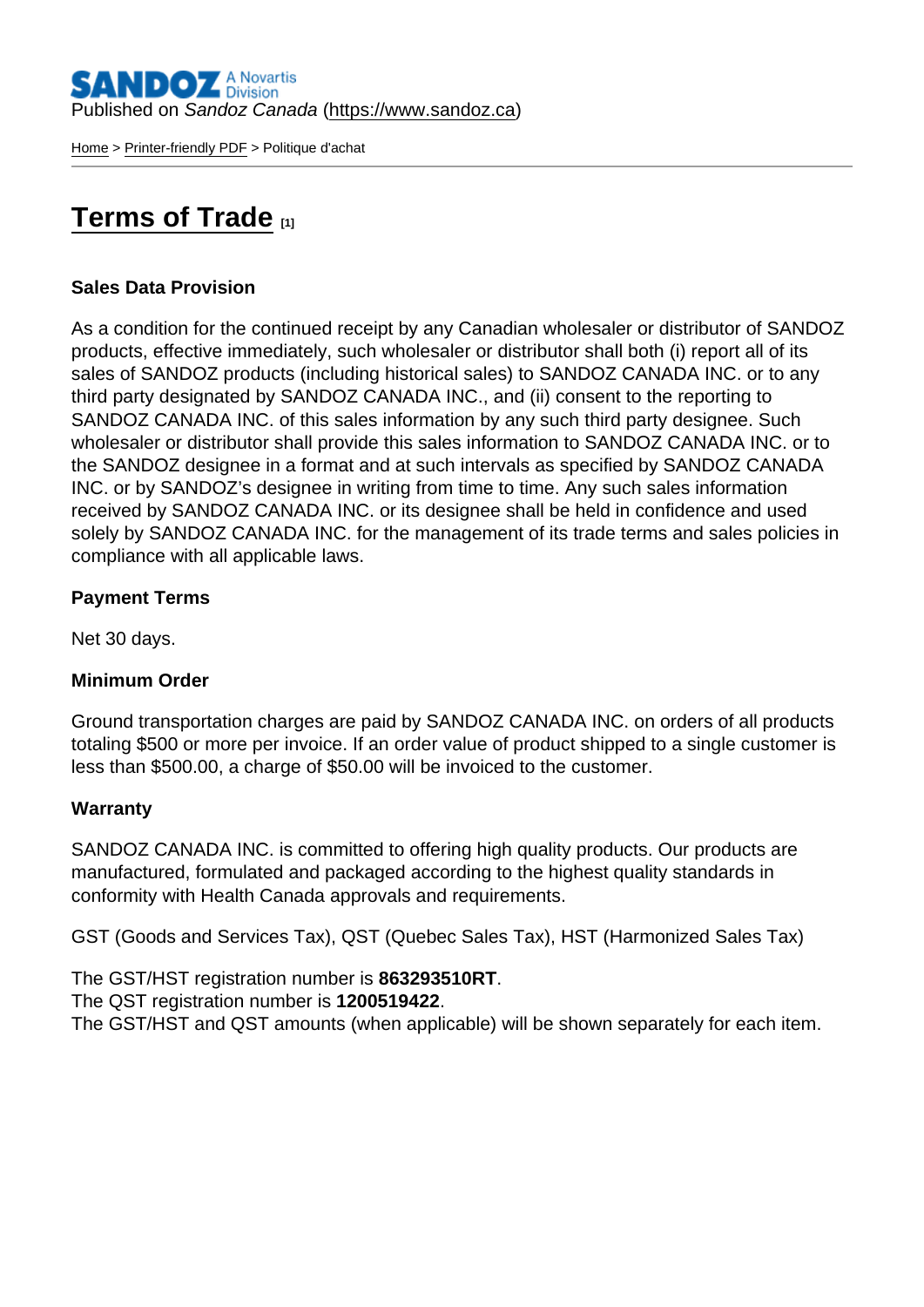## **Order or shipping error**

Any customer complaint, resulting from an order or delivery error, must be addressed directly to its distributor.

### **Expired Products**

Returned products are credited under the following conditions :

| 1. | Any return of expired products made directly to Inmar is refundable<br>by Sandoz Canada Inc. under this policy.                                                |
|----|----------------------------------------------------------------------------------------------------------------------------------------------------------------|
| 2. | Any return made directly to the accredited distributor is refundable<br>by the distributor according to its own return policy.                                 |
|    | Only expired products, within 12 months of their expiry date may be<br>returned.                                                                               |
| 3. | A pro rata credit for the remaining product will be granted according<br>to the price list in effect at the time of return.                                    |
|    | No product is refundable after 12 months of its expiry date.                                                                                                   |
|    | Expired products must be returned postage paid by the shipper.                                                                                                 |
| 4. | Any return of expired products must include a detailed list of<br>returned products, quantity, lot number and expiry date.                                     |
| 5. | Any claim arising out of loss, damage or error of delivery made in<br>connection with this policy must be addressed by the customer<br>directly to the carrier |
| 6. | No product returns may be made directly to SANDOZ CANADA INC.                                                                                                  |